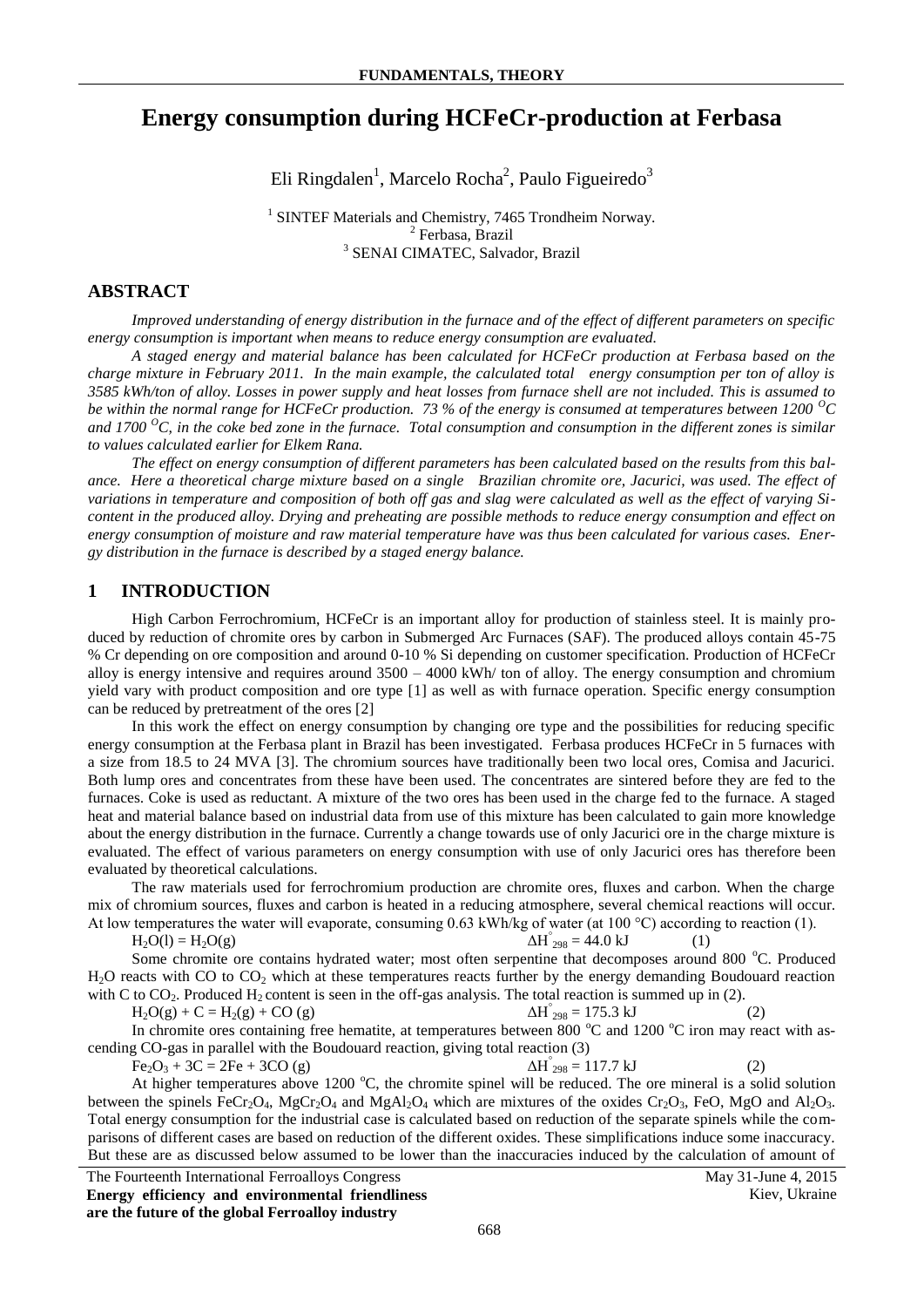each spinel in the different theoretical cases Both the spinels and the oxides are reduced with carbon by the following reactions

| $FeO + C = Fe + CO(g)$                                                                    | $\Delta H_{298}^{\circ} = 161.6 \text{ kJ}$  |     | (3) |
|-------------------------------------------------------------------------------------------|----------------------------------------------|-----|-----|
| $\text{FeCr}_2\text{O}_4 + 3\text{C} = \text{Fe} + \text{Cr}_2\text{O}_3 + \text{CO}$ (g) | $\Delta H_{.298}^{\circ} = 207.9 \text{ kJ}$ | (4) |     |
| $Cr_2O_3 + 3C = 2Cr + 3CO$ (g)                                                            | $\Delta H_{298}^{\circ} = 808.0 \text{ kJ}$  |     | (5) |
| $MgCr_2O_4 + 3C = 2Cr + MgO + 3CO$ (g)                                                    | $\Delta H_{298}^{\circ} = 851.1 \text{ kJ}$  |     | (5) |
| $SiO_2 + 2C = Si + 2CO$                                                                   | $\Delta H_{298}^{\circ} = 689.8 \text{ kJ}$  |     | (5) |

Both chromium and iron oxide can be partly reduced to metal in solid state in the charge bed in the upper part of the furnace or by separate pre-treatment outside the furnace. Reduction of the remaining Fe and Cr oxides together with magnesiachromite,  $MgCr_2O_4$  will take place in the coke bed where particles of chromite dissolve in the liquid slag phase and Fe and Cr oxides is reduced from the slag. In the cases studied here, dissolution of chromite into in the slag was slower than reduction from it and the slag had a relatively low content of Cr and Fe [Ошибка! Закладка не **определена.**]. The energy needed for melting of the oxides and alloys comes in addition to the energy needed for reduction.

Drying, calcination and preheating of chromite ores outside the furnace have been reported [**Ошибка! Закладка не определена.**] to reduce consumption of electrical energy in the furnace down to 1.7 MWh/ton alloy compared to the traditional consumption of around 3.5 MWh/ton. The effect will vary from case to case depending on characteristics of raw materials and of furnace operation. Pelletising and prereduction units are installed on several industrial furnaces. The effect of drying and preheating are discussed below

## **2 CALCULATIONS**

Energy consumption during HCFeCr production at Ferbasa has been calculated by two different approaches. The first case is based on industrial data from February 2011 and the charge mixture and raw materials used that month. Energy and material distribution between the different zones in the furnace as well as total energy consumption is calculated. In the second study the effects on specific energy consumption of different parameters were investigated by comparing different scenarios with a base case and comparing the relative effects of the parameters.

HSC chemistry software from Outotec was used for calculating the energy consumption. In the first approach HSC 6.1 was used while HSC 7.1 was used in the second in order to have access the most updated databases Energy losses as heat loss and losses in bus bar are not included. They normally account for around 20 % of total consumption, so the calculated values are round 80 % of what will be experienced industrially.

The enthalpy for dissolution of carbon and the other mixing enthalpies in the alloy are omitted in the balance. The enthalpy of heating and melting of slag is calculated by assuming that the pure oxides are heated up to  $1400^{\circ}$ C where they melt, and that all mix enthalpies are zero.

### **2.1 Staged material energy balance for February 2011**

Specific energy consumption and staged material and energy balance is calculated based on consumption and production figures for Ferbasa in February 2011 given in [Table 10](#page-1-0) t[o Table 12.](#page-2-0)

| <b>Material</b>              | <b>Kg/ton alloy</b> | $\frac{6}{6}$<br>$Cr_2O_3$ | %FeO |      | % $SiO_2$ %Al <sub>2</sub> O <sub>3</sub> %CaO |     |      | $\%MgO$ % C fix |
|------------------------------|---------------------|----------------------------|------|------|------------------------------------------------|-----|------|-----------------|
| Lump Jacurici ore            | 1391                | 38.3                       | 15.7 | 10.8 | 14.3                                           | 0.5 | 15.0 |                 |
| <b>Lump Comisa ore</b>       | 106                 | 38.9                       | 17.4 | 9.9  | 11.4                                           | 0.4 | 17.0 |                 |
| Comisa concentrate           | 36                  | 38.8                       | 28.4 | 7.4  | 7.6                                            | 0.2 | 13.5 |                 |
| <b>Chromite Sinter</b>       | 987                 | 36.4                       | 21.9 | 12.9 | 10.1                                           | 1.0 | 13.5 |                 |
| <b>Recovery raw material</b> | 44                  | 31.2                       | 20.4 | 10.2 | 11.8                                           | 3.3 | 14.5 | 6.8             |
| <b>Quartz</b>                | 290                 | 0.0                        | 0.5  | 98.5 | 0.1                                            | 0.0 | 0.0  |                 |
| Mg rich flux                 | 109                 | 19.0                       | 12.4 | 27.0 | 15.7                                           | 5.1 | 19.8 |                 |
| <b>Coke</b>                  | 512                 |                            |      |      |                                                |     |      | 84.1            |
| Sum kg                       | 3474                | 9314                       | 4620 | 5782 | 3175                                           | 222 | 3709 | 3805            |

<span id="page-1-0"></span>

| Table 10 Raw materials used by Ferbasa February 2011 |  |  |  |
|------------------------------------------------------|--|--|--|
|                                                      |  |  |  |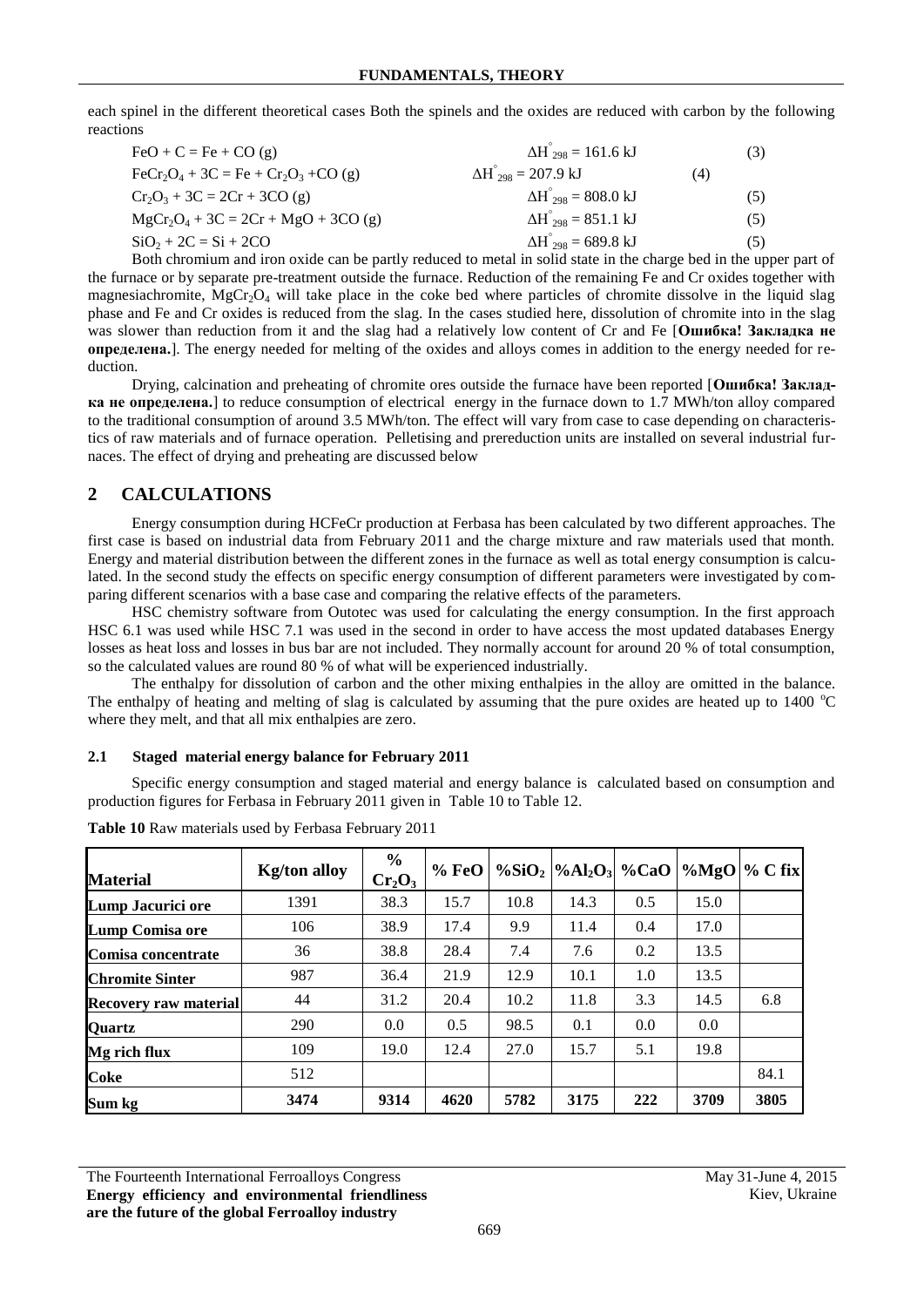### **FUNDAMENTALS, THEORY**

| kg/ton alloy | $\frac{0}{0}$<br>$Cr_2O_3$ | %FeO | $\%SiO2$ | %Al <sub>2</sub> O <sub>3</sub> | %CaO | $\%MgO$ |
|--------------|----------------------------|------|----------|---------------------------------|------|---------|
| 1802         | 9.0                        | 2. l | 35.6     |                                 | ن. 1 | 28.8    |

**Table 11** Slag produced by Ferbasa February 2011

<span id="page-2-0"></span>**Table 12** Alloy produced by Ferbasa February 2011

|        | $\frac{0}{0}$<br>٠. | %Fe           | %Si  | $\%C$     |
|--------|---------------------|---------------|------|-----------|
| HCFeCr | –⊶                  | າາ<br>ر ر.ر.ر | 3.68 | 57<br>. ب |

The amount of different minerals is calculated by a mass balance based on amount and analysis of raw materials and products. Tonnage of slag can be calculated from slag analysis by assuming that all  $Al_2O_3$  and MgO from the raw materials end up in the slag. Tonnage of the other elements can then be found from their percentage. Since the slag contains some alloy with Fe and Cr, this amount will deviate from the amount calculated by difference. For Ferbasa the deviation is 2-5 %. Since the amount of raw materials and products and the chemical analysis of these are considered to be most accurate, these are used in the calculations and the content in slag is assumed to be the difference between contents in raw materials and in products.

The amount of each of the minerals is calculated by the following method: It is assumed that all Fe in slag exists as FeCr<sub>2</sub>O<sub>4</sub> and that remaining chromium content in slag is found in MgCr<sub>2</sub>O<sub>4</sub>. This is all the content of MgCr<sub>2</sub>O<sub>4</sub> in the raw materials. Remaining chromium in the raw materials is found in  $FeCr_2O_4$ . Amount of FeO left, is assumed to be FeO while remaining amount of MgO is assumed to exist as MgO or in other MgO minerals. The amount of other minerals is not calculated and only the chemical compounds are used in the calculation. This will have minimal influence on the calculation. It must be mentioned that the calculation procedure will be different when there is more (in mol)  $Cr_2O_3$  than FeO in the raw materials.

The amounts of various compounds in the raw materials, based on this calculation, are shown in [Table 13.](#page-2-1)

| Compound                         | kmol/ton | kg/ton | kmol     | kmol   | kmol     |
|----------------------------------|----------|--------|----------|--------|----------|
|                                  | alloy    | alloy  | in slag  | in gas | reduced  |
| FeCr <sub>2</sub> O <sub>4</sub> | 6,28     |        | 0,95     |        | 5,33     |
| MgCr <sub>2</sub> O <sub>4</sub> | 0,15     |        | 0,15     |        | $\Omega$ |
| Fe <sub>2</sub> O <sub>3</sub>   | $\theta$ |        | $\Omega$ |        | $\theta$ |
| FeO                              | 0,32     |        | $\Omega$ |        | 0,32     |
| MgO                              | 9,50     |        | 9,50     |        | $\Omega$ |
| SiO <sub>2</sub>                 | 10,09    |        | 8,78     |        | 1,31     |
| CaO                              | 0,42     |        | 0,42     |        | $\Omega$ |
| $Al_2O_3$                        | 3,26     |        | 3,26     |        | $\theta$ |
| $\mathbf C$                      | 33,25    |        | $\theta$ | 26,94  | $6,31*$  |

<span id="page-2-1"></span>**Table 13** Amount of chromite minerals and oxides in raw materials and slag

\* C dissolved in produced alloy

A staged energy balance is calculated based on method from earlier work [**Ошибка! Закладка не определена.**], the input data described above and by use of the program and database in HSC 6.1 from Outotec.

|                               | The furnace is divided in to 4 different zones                                                                          |
|-------------------------------|-------------------------------------------------------------------------------------------------------------------------|
| $25 - 300^{\circ}$ C:         | Zone 1: Drying and heating.                                                                                             |
|                               | Burning of CO. Drying. No supply of electrical energy.                                                                  |
| $300 - 1000^{\circ}$ C:       | Zone 2: Heating.                                                                                                        |
|                               | Heating to 1000 °C. Reduction of hydrated water                                                                         |
| $1000 - 1200^{\circ}$ C:      | Zone 3: Solid state reduction.                                                                                          |
|                               | Reduction of iron oxide not bound in chromite                                                                           |
|                               |                                                                                                                         |
| $1200 - 1400$ °C:             | Zone 4: Reduction to liquid alloy.                                                                                      |
|                               | Iron chromite is reduced to liquid alloy and chromium oxide.                                                            |
| $1400 - 1700$ <sup>o</sup> C: | Zone 5: Liquid state reduction.                                                                                         |
|                               | Magnesia chromite and chromium oxide are reduced to alloy. Liquid slag is formed and                                    |
|                               | some silica is reduced to silicon in the alloy.                                                                         |
|                               | Burning of $CO_2$ as to $CO_2$ near the top of the charge produces enough energy to evaporate the moisture in the       |
|                               | charge and to heat it to 300 °C. Neither the temperature nor the amount of $CO_2$ in the off-gas from Ferbasa is known. |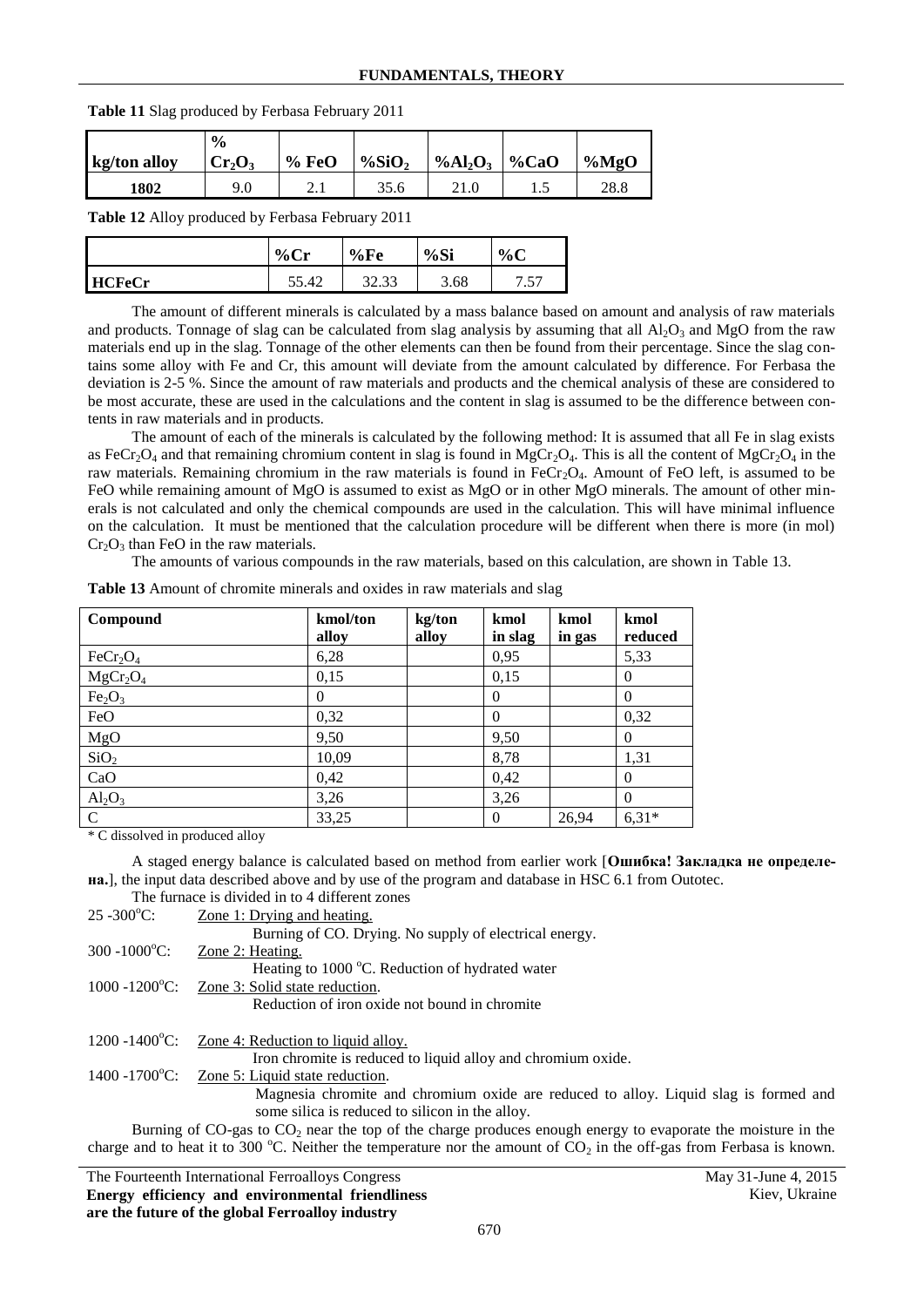The off gas temperature is assumed to be 450  $^{\circ}$ C and the amount of produced CO<sub>2</sub> is adjusted so no extra energy is required in this zone.

Structural water in the minerals is normally assumed to be reduced around 700  $^{\circ}$ C and will then contribute to H<sub>2</sub> in the off-gas [**Ошибка! Закладка не определена.**]. Since neither amount of crystalline water in the ore nor amount of  $H_2$  in the off-gas at Ferbasa is known, this is calculated from the carbon balance. Amount of carbon in the raw materials that is not consumed by other reactions is assumed to be used for reduction of crystal bound water. This is a very rough estimate since carbon consumed by Boudouard reaction is not included, but it is used since gas analysis at HCFeCr production at Elkem Rana[**Ошибка! Закладка не определена.**] indicated that very little C was consumed for  $CO<sub>2</sub>$  production.

It is assumed that there is no trivalent iron in the charge mixture. Industrial excavations [**Ошибка! Закладка не определена.**] have shown that iron is produced at high levels in the furnace. It is here assumed that all FeO is reduced in zone 3 between 1000  $^{0}C$  and 1200  $^{0}C$ . CO<sub>2</sub> produced by reduction with CO-gas will at these temperatures react with carbon to CO.

A liquid alloy can exist above approximately  $1200^{\circ}$ C. Iron chromite is then assumed to be reduced to liquid Fe and to  $Cr_2O_3$ . A liquid slag is formed around 1400 °C. The maximum temperature in the furnace is assumed to be 1700 <sup>o</sup>C. Between these temperatures, in zone 5, the remaining chromite is reduced, the slag melts and  $SiO<sub>2</sub>$  in the slag is reduced to Si in the alloy. Carbon dissolves in the alloy until the final carbon content is reached. The heat exchange between the ascending off gas and the descending charge is included in the balance.

#### **2.2 Comparison of different scenarios**

The effects on energy consumption of various parameters have been investigated by calculation of different scenarios by HSC 7.1. A base case has been defined, and the change in specific energy consumption for the scenarios has been compared with the base case. In all cases Jacurici ore is the only chromium source in all scenarios. Its composition is given in [Table 10.](#page-1-0) The main parameters in the base case can be seen in [Table 14.](#page-3-0) Parameters used in the different scenarios are described together with the results in section [4.](#page-4-0)

<span id="page-3-0"></span>**Table 14** Main parameters in base case

| Ore      | <b>Raw material</b> | $% H2O$ in | Off gas     | $% SiO2$ in | $\%$ Cr <sub>2</sub> O <sub>3</sub> in | $%$ Si in al- |
|----------|---------------------|------------|-------------|-------------|----------------------------------------|---------------|
|          | temp ${}^{0}C$      | charge     | $temp$ $°C$ | slag        | slag                                   | <b>loy</b>    |
| Jacurici | 25<br>نەك           |            | 300         | 35          | 10                                     | 4.2           |

Calculations in the base case are in addition based on no prereduction of the ores. It is also assumed that all iron is bound in the chromites as FeO. Changes in carbon content in the alloy due to varying Si content are not included and in all scenarios 7.5 % C in the alloy is used. In order to vary few parameters within each scenario and thereby clarify the effects better, the calculations are based on the content of oxides in the slag instead of the content of chromite minerals in the slag. Content of oxide compounds instead of content of chromite minerals are therefore also used for the raw materials including Jacurici ore. This means that energy needed for breaking up of the minerals is not included. This will give lower energy consumption than in the industrial cases, but differences between the scenarios are comparable and will be more general.

Amount of slag and alloy and their percentage of the different components are in principle calculated by the same method as for the Staged material and energy balance based on analysis of raw materials and products. It is assumed that all  $Al_2O_3$  and MgO from the raw materials end up in the slag. % FeO in the slag is assumed to be bound in partially reduced chromite particle and from earlier investigations of partially reduced chromite, mol ratio of Fe/Cr in slag is estimated to be 0.5\*Fe/Cr mol ratio in chromite. When %  $Cr_2O_3$  and %  $SiO_2$  in the slag and %Si and % C is given, amount of slag, alloy and required amount of each of the raw materials can be calculated.

## **3 STAGED HEAT AND MATERIAL BALANCE**

The resulting staged material and energy distribution is shown in [Figure 28.](#page-4-1) Amount of the compounds are shown as kmol per ton of alloy. Temperatures of charge in to each zone are shown in the left column while mol of gas and gas temperatures are shown in the right column.

The energy requirement is 3585 kWh/tonne when the energy losses in transformers, conductors and electrodes and the heat losses from the furnace shell are disregarded. If the sum of thermal and electrical efficiency is 85 %, the total registered energy consumption will be about 4200 kWh/tonne alloy. The specific energy consumption at Ferbasa seems to be in the normal range for HCFeCr production and the distribution is comparable to a distribution calculated at Elkem Rana in 1996[**Ошибка! Закладка не определена.**].

Most of the energy, 73 %, is consumed between 1200  $^{\circ}$ C and 1700  $^{\circ}$ C in zones 4 and 5, at the top of the coke bed and in the coke bed. Here energy is supplied to the furnace as ohmic heating by the current through the cokebed. Energy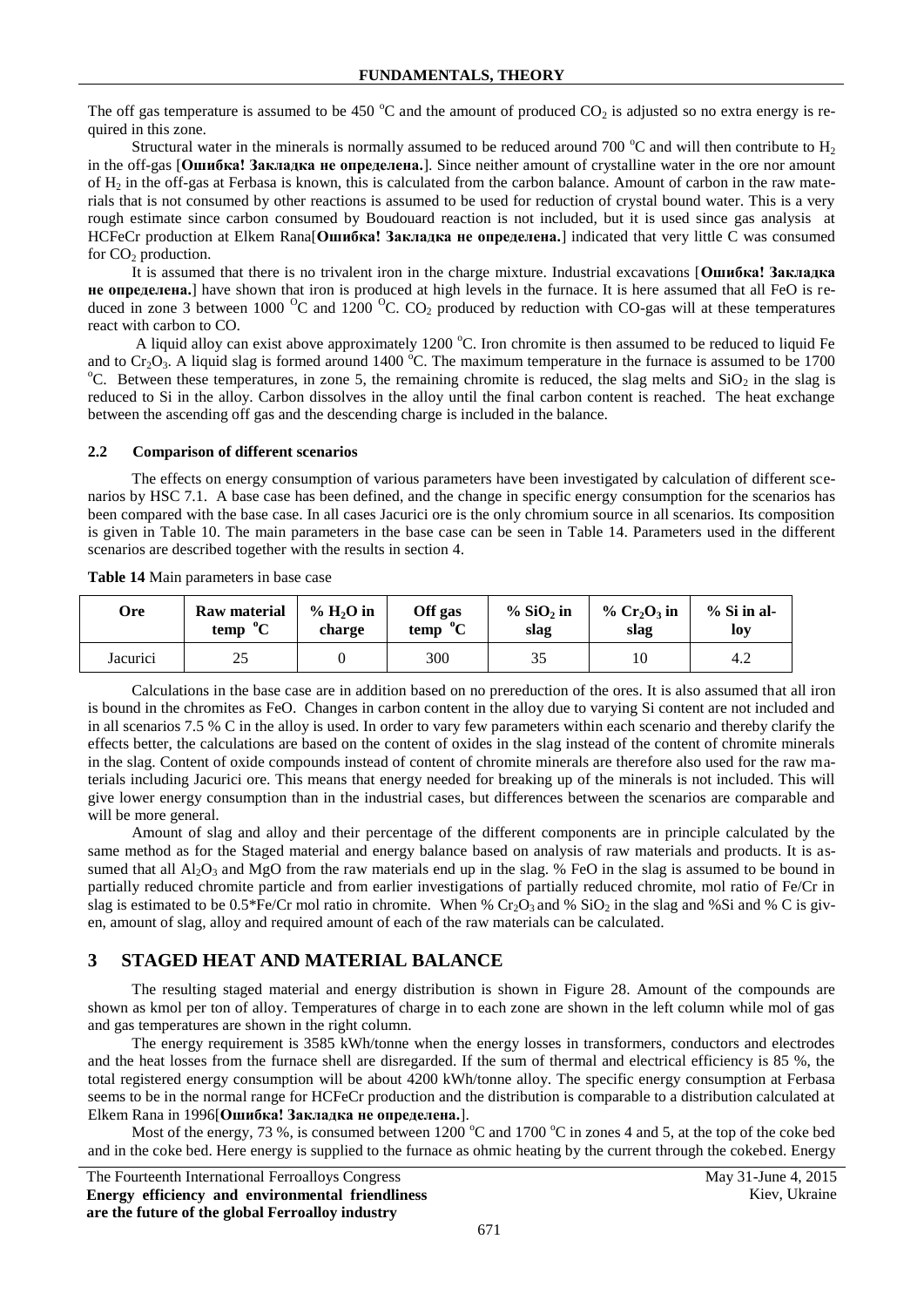| <b>Charge in</b> |                                                                                                                                                                                                                                                                                                          | <b>Gas out</b>               |
|------------------|----------------------------------------------------------------------------------------------------------------------------------------------------------------------------------------------------------------------------------------------------------------------------------------------------------|------------------------------|
| $25^{\circ}$ C   | 3,39 H <sub>2</sub> O(1) = 3,39 H <sub>2</sub> O(g)<br>1.55CO +0,78 O <sub>2</sub> =1.55CO <sub>2</sub>                                                                                                                                                                                                  | $450^{\circ}$ C<br>25.5 CO   |
| $300^{\circ}$ C  | $2,7$ H <sub>2</sub> O + 2,7 C = 2,7 H <sub>2</sub> + 2,7 CO<br><b>778 kWh</b>                                                                                                                                                                                                                           | $1000^{\circ}$ C<br>27,0 CO  |
| $1000^{\circ}$ C | $0,32FeO + 0,32C = 0,32 Fe + 0,32CO$<br><b>169 kWh</b>                                                                                                                                                                                                                                                   | $1200^{\circ}$ C<br>24,3 CO  |
| $1200^{\circ}$ C | 5,33 FeCr <sub>2</sub> O <sub>4</sub> +5,33 C=5,33 Cr <sub>2</sub> O <sub>3</sub> +5,33 Fe+5,33 CO<br>530 kWh                                                                                                                                                                                            | $1400^{\circ}$ C<br>24,0 CO  |
| $1400^{\circ}$ C | 5,33 $Cr_2O_3 + 16C = 10,66 Cr + 16 CO$<br>$1,31SiO2+2,62C=1,31Si+2,62 CO$<br>6,31 C = $6,31$ C<br>$8,8$ SiO <sub>2</sub> =8,8 SiO <sub>2</sub> (1)<br>$9,5MgO=9,5MgO(1)$<br>3,26 Al <sub>2</sub> O <sub>3</sub> =3,26 Al <sub>2</sub> O <sub>3</sub> (1)<br>$0,42CaO = 0,42 CaO$ (1)<br><b>2108 kWh</b> | $1700^{\circ}$ C<br>18,62 CO |
| $1700^{\circ}$ C |                                                                                                                                                                                                                                                                                                          |                              |
|                  | Total 3585 kWh                                                                                                                                                                                                                                                                                           |                              |

supply to zone 2 with its relatively large energy consumption is not clear. The calculated consumption is based on analysed crystalline water in raw materials and analyses of  $\overline{H}_2$  in the off gas. If the reaction takes place with CO instead of C at lower temperatures than assumed here, the energy consumption in this zone will be lower.

<span id="page-4-1"></span>**Figure 28** Staged heat and energy balance for Ferbasa February 2011

## <span id="page-4-0"></span>**4 COMPARISON OF ENERGY CONSUMPTION IN DIFFERENT SCENARIOS**

The effects on energy consumption in the furnace were investigated for varying off-gas temperatures. Slag temperatures, raw material temperatures, % Si in alloy, %  $Cr_2O_3$  in slag and %  $H_2O$  in charge mixture. Values for the variables in each scenario and the resulting energy consumptions are given in [Table 15.](#page-5-0)

For each scenario only one variable is changed and the results are compared with a base case where the energy consumption is 3440 kWh/ton. In this case raw materials with zero moisture are fed to the furnace with a temperature of 25 °C, gas leaves the furnace top with a temperature of 300 °C, and slag with 10 % Cr<sub>2</sub>O<sub>3</sub> is tapped from the furnace at a temperature of 1700 °C. Slag/alloy ratio is 1.42. Produced alloy contains 4.2 % Si. Jacurici ore is the only chromium source in all cases. When % Si or %  $Cr_2O_3$  varies and all other parameters are kept constant, the slag/alloy ratio will vary.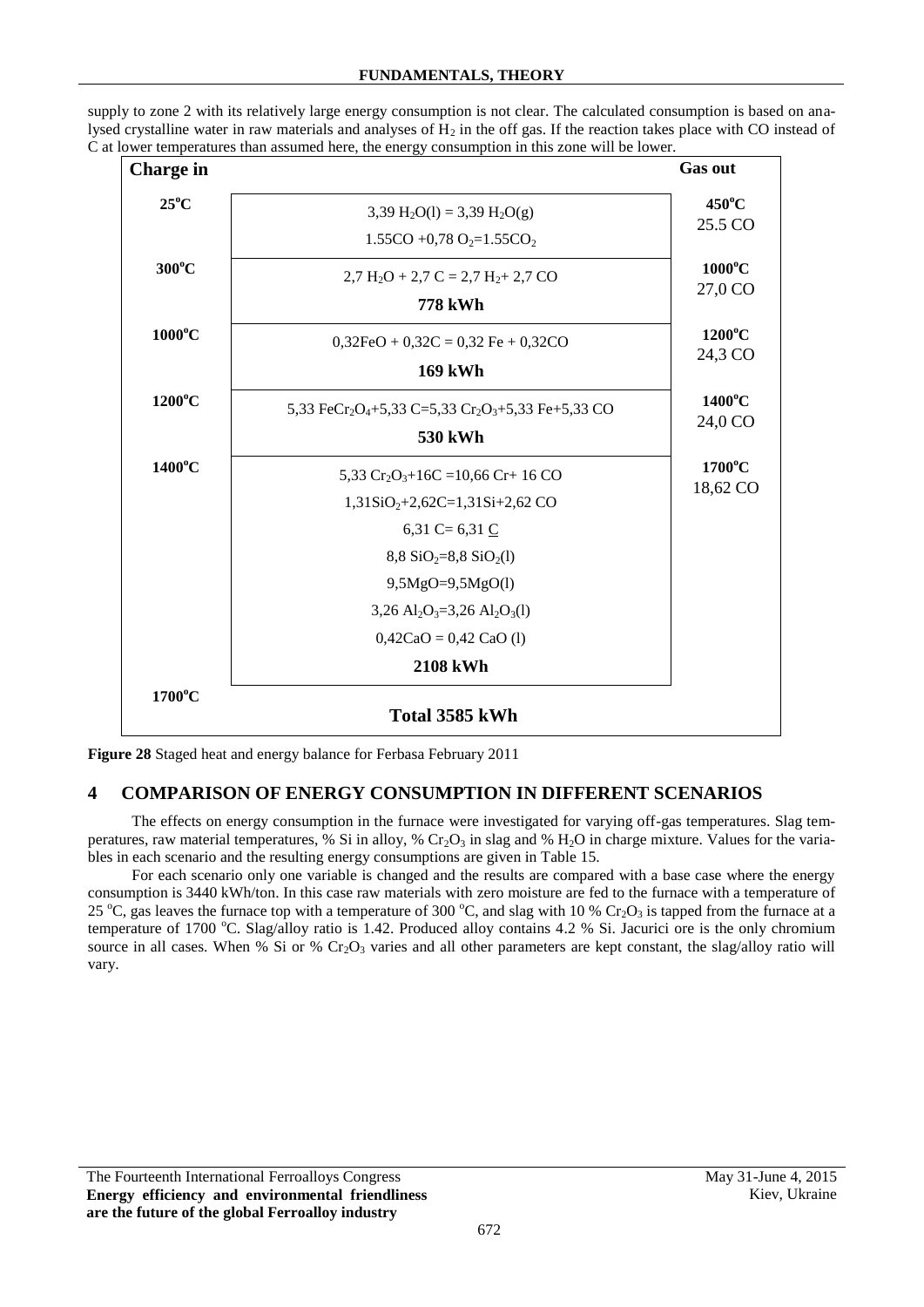| <b>Scenario</b>             | Base case | 1              | 2      | 3      | 4      | 5    |
|-----------------------------|-----------|----------------|--------|--------|--------|------|
| Off gas temperature         | 300       | 100            | 300    | 500    | 800    |      |
| kWH/ton                     | 3440      | 3398           | 3440   | 3484   | 3552   |      |
| ∆ kWh/ton                   | 0         | $-42$          | 0      | 44     | 112    |      |
|                             |           |                |        |        |        |      |
| Slag temperature            | 1700      | 1600           | 1650   | 1700   | 1750   |      |
| kWH/ton                     | 3440      | 3383           | 3412   | 3440   | 3469   |      |
| ∆ kWh/ton                   | 0         | $-57$          | $-28$  | 0      | 29     |      |
|                             |           |                |        |        |        |      |
| Raw material temp           | 25        | 100            | 200    | 400    | 600    |      |
| kWH/ton                     | 3440      | 3387           | 3311   | 3140   | 2952   |      |
| ∆ kWh/ton                   | 0         | -53            | $-129$ | $-300$ | $-488$ |      |
|                             |           |                |        |        |        |      |
| % Si in alloy               | 4.2       | 1              | 3      | 4.2    | 5      |      |
| kWH/ton                     | 3440      | 3303           | 3375   | 3440   | 3476   | 3566 |
| ∆ kWh/ton                   | 0         | $-137$         | $-65$  | 0      | 36     | 126  |
| Slag/alloy                  | 1.42      | 1.47           | 1.44   | 1.42   | 1.41   | 1.37 |
|                             |           |                |        |        |        |      |
| %Cr <sub>2</sub> O3 in slag | 10        | 5              | 8      | 10     | 12     | 15   |
| kWH/ton                     | 3440      | 3318           | 3390   | 3440   | 3505   | 3627 |
| ∆ kWh/ton                   | 0         | $-122$         | $-50$  | 0      | 65     | 187  |
| Slag/alloy                  | 1.42      | 1.21           | 1.33   | 1.42   | 1.53   | 1.72 |
|                             |           |                |        |        |        |      |
| %H <sub>2</sub> O           | 0         | $\overline{2}$ | 5      | 10     | 15     |      |
| kWH/ton                     | 3440      | 3494           | 3575   | 3711   | 3845   |      |
| ∆ kWh/ton                   | 0         | 54             | 135    | 271    | 405    |      |

<span id="page-5-0"></span>**Table 15** Effect on specific energy consumption in the furnace of various parameters

The effect of variations in temperatures is shown graphically in [Figure 29](#page-5-1) while the variations in analysis are shown in [Figure 30.](#page-6-0) The vertical scale is the same in both figures so the resulting changes in specific energy consumptions can be compared directly. The deviation from a straight line for % Si in alloy and %  $Cr_2O_3$  in slag are a result of the variation in slag/alloy ratio in these calculations.



<span id="page-5-1"></span>Figure 29 Variation in kWh/ton by varying temperatures of raw materials, off gas and slag during HCFeCr production in a Submerged Arc Furnace (SAF)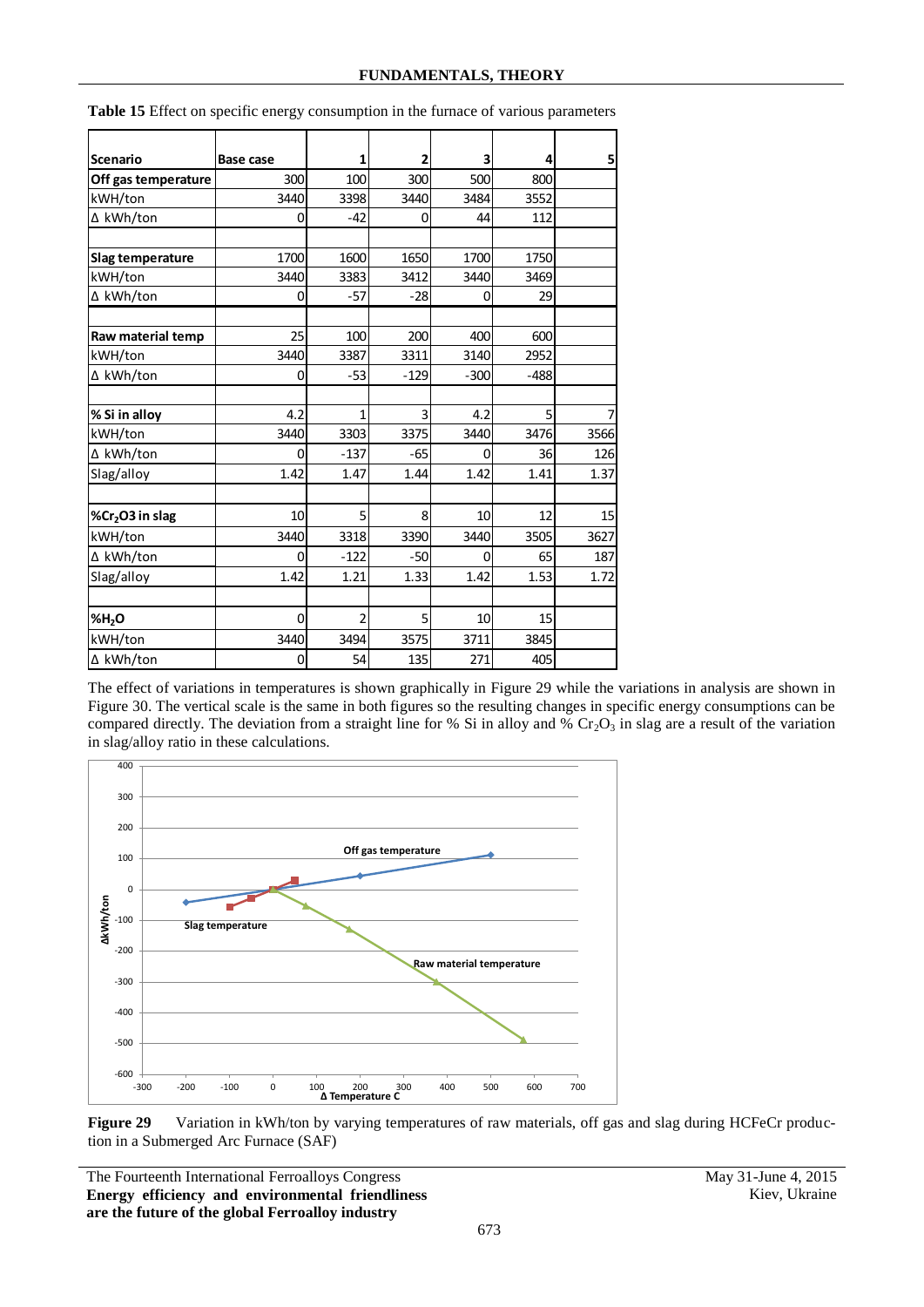

<span id="page-6-0"></span>**Figure 30** Variation in kWh/ton by varying values of  $%H_2O$  in raw materials,  $% Cr_2O_3$  in slag and % Si in alloy during HCFeCr production in a Submerged Arc Furnace (SAF)

The calculations show that changes in the different variables can have a major impact on the energy consumption in the furnace. Slag temperature has the largest relative effect; a decrease in slag temperature from 1700  $^{\circ}$ C to 1600  $^{\circ}$ C will reduce specific energy consumption by 57 kWh. But since slag temperatures can only be varied within a relatively narrow interval, other parameters will have a larger impact on total energy consumption.

Energy consumption will vary with product quality. An increase in % Si in alloy from 4.2 % Si as in the base case to 7 % Si requires 126 kWh more per ton alloy produced if all other parameters are kept constant. This is a consequence of the relatively high ∆H for Si reduction.

Parameters that are affected by furnace operation or use of charge mix will influence the energy consumption. When the off-gas temperature decreases, less energy is lost in the off-gas. A decrease in off-gas temperature from the base case value of 300 °C to 100 °C will decrease energy consumption by 42 kWh. A reduction of % Cr<sub>2</sub>O<sub>3</sub> in the slag from 10% to 5 % reduces specific energy consumption by 122 kWh/ton. The reduced energy consumption is mainly a result of reduced slag/alloy ratio. Reduced slag temperature, will decrease the energy losses through the slag. Due to the high temperature, the effect of changes is larger than, for instance, changes in off-gas temperature. But slag temperature can only vary within a limited range. A reduction in slag temperature from base case value of  $1700 \degree C$  to a value of 1600  $^{\circ}$ C that might be below the acceptable will reduce specific energy consumption by 57 kWh/t. If we look at the accumulated effect of these changes we will have a new case with 100  $^{\circ}$ C off-gas temperature, 1600  $^{\circ}$ C slag temperature and 5 %  $Cr_2O_3$  in the slag and a total energy consumption of 3219 kWh/ ton. This is 221 kWh/ ton lower than in the base case where off-gas temperature is 300 °C,  $Cr_2O_3$  in the slag is 10 % the slag temperature is 1600 °C and the energy consumption is 3440 kWh/ ton. The difference in energy consumption between these two cases is thus only 6.4 % although the operational parameters are relatively different

Properties of raw materials will also affect energy consumption. In the base case it is assumed that there is no moisture in the raw materials. Most raw materials contain some moisture varying with type, size, porosity and how they are handled and stored. Use of raw materials with in total 10 % moisture will increase energy consumption in the furnace by 271 kWh/ ton compared with the base case. This also means that drying of raw materials with 10 % moisture will reduce energy consumption by 271 kWh/ ton. The parameter that can contribute most to the energy consumption is heating of the raw materials. If they are heated from 25  $^{\circ}$ C, the temperature in the base case, to 600  $^{\circ}$ C, energy consumption in the furnace will decrease by 488 kWh/t. The total effect of drying and heating of the raw materials is a reduction of 759 kWh/ton compared with the base case but with 10 % moisture. The energy consumption is then decreased from 3711 kWh/ton to 2952 kWh/ton. Pretreatment of the raw materials is hence a method that can give a large reduction of energy consumption in the furnace. Such a pretreatment of the raw materials requires energy. Since no heating method has 100 % energy efficiency it will require more energy than can be gained in the furnace. But if energy that has no other usage is utilised, it will have positive impact. At most smelters there are several sources of low temperature heat streams and other energy sources that can be possible to utilise for drying and preheating. This can for instance be heat in cooling water or heat in off gas. To reach high temperatures such as  $600^\circ$ , other sources must be used in addition. This can be electrical energy or burning of various carbon sources or the more environmental friendly alternative of burning of CO- gas.

Production of HCFeCr generates CO- gas with high energy content. In closed furnaces, the off-gas can be captured and the energy in the CO in the off gas can be utilised. Production of 1 ton of HCFeCr with the conditions de-

|                                                  |  |  | The Fourteenth International Ferroalloys Congress |  |  |
|--------------------------------------------------|--|--|---------------------------------------------------|--|--|
|                                                  |  |  | Energy efficiency and environmental friendliness  |  |  |
| are the future of the global Ferroalloy industry |  |  |                                                   |  |  |